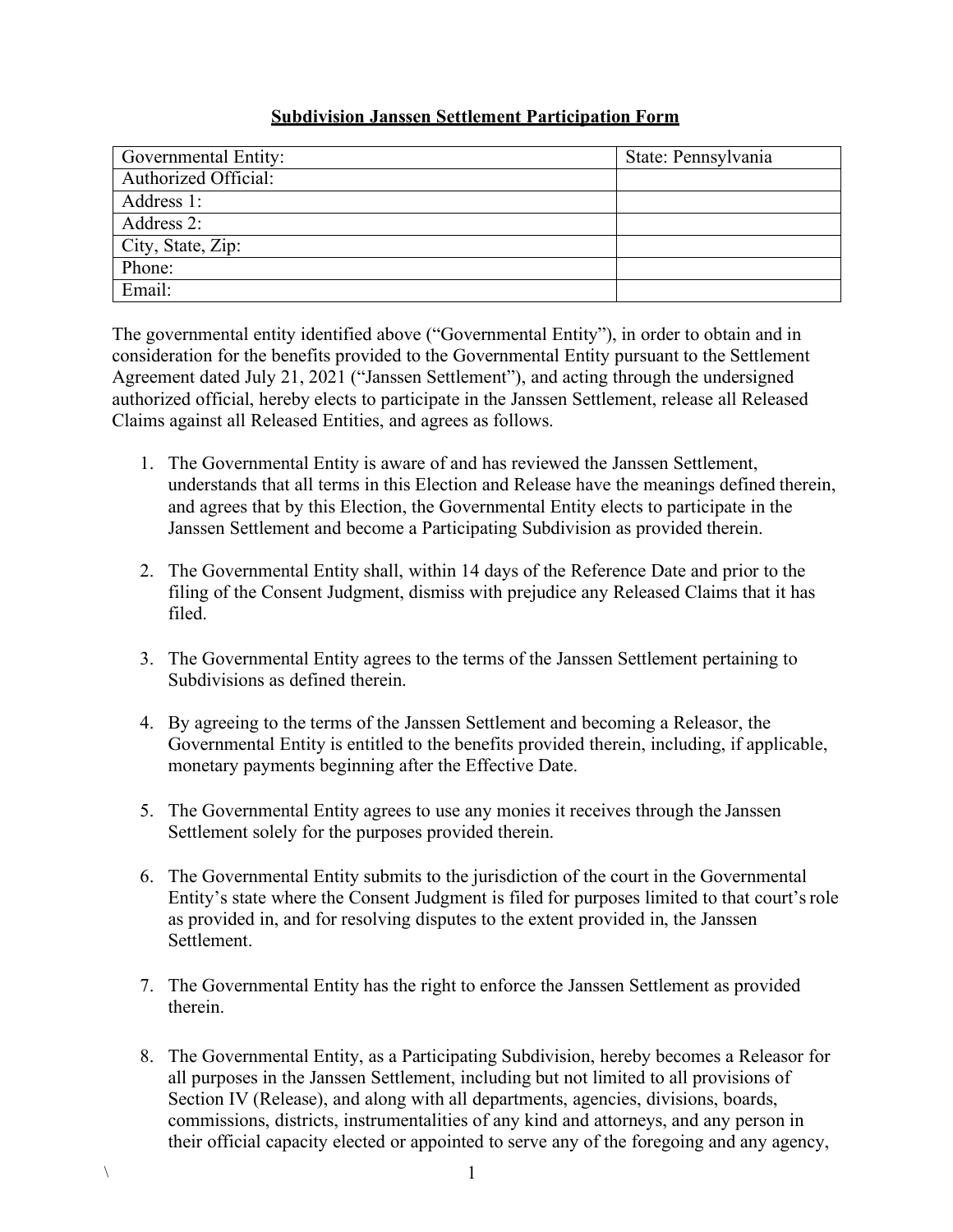person, or other entity claiming by or through any of the foregoing, and any other entity identified in the definition of Releasor, provides for a release to the fullest extent of its authority. As a Releasor, the Governmental Entity hereby absolutely, unconditionally, and irrevocably covenants not to bring, file, or claim, or to cause, assist or permit to be brought, filed, or claimed, or to otherwise seek to establish liability for any Released Claims against any Released Entity in any forum whatsoever. The releases provided for in the Janssen Settlement are intended by the Parties to be broad and shall be interpreted so as to give the Released Entities the broadest possible bar against any liability relating in any way to Released Claims and extend to the full extent of the power of the Governmental Entity to release claims. The Janssen Settlement shall be a complete bar to any Released Claim.

9. In connection with the releases provided for in the Janssen Settlement, each Governmental Entity expressly waives, releases, and forever discharges any and all provisions, rights, and benefits conferred by any law of any state or territory of the United States or other jurisdiction, or principle of common law, which is similar, comparable, or equivalent to § 1542 of the California Civil Code, which reads:

**General Release; extent.** A general release does not extend to claims that the creditor or releasing party does not know or suspect to exist in his or her favor at the time of executing the release that, if known by him or her, would have materially affected his or her settlement with the debtor or released party.

A Releasor may hereafter discover facts other than or different from those which it knows, believes, or assumes to be true with respect to the Released Claims, but each Governmental Entity hereby expressly waives and fully, finally, and forever settles, releases and discharges, upon the Effective Date, any and all Released Claims that may exist as of such date but which Releasors do not know or suspect to exist, whether through ignorance, oversight, error, negligence or through no fault whatsoever, and which, if known, would materially affect the Governmental Entities' decision to participate in the Janssen Settlement.

- 10. Nothing herein is intended to modify in any way the terms of the Janssen Settlement, to which Governmental Entity hereby agrees. To the extent this Election and Release is interpreted differently from the Janssen Settlement in any respect, the Janssen Settlement controls.
- 11. This Participation Form is conditioned on the Governmental Entity identified above entering into an agreement with the Commonwealth of Pennsylvania (the "State") concerning the allocation of opioid settlements with the State (an "Allocation Agreement"). The effective date of this Participation Form shall be the date on which the State and the Governmental Entity identified above enter into an Allocation Agreement. In the event that the State does not enter into an Allocation Agreement with the Governmental Entity identified above, this Participation Form shall be null and void and shall confer no rights or obligations on the Commonwealth of Pennsylvania, the Released Entities (as defined in the National Settlement Agreement dated July 21, 2021), or the Governmental Entity.